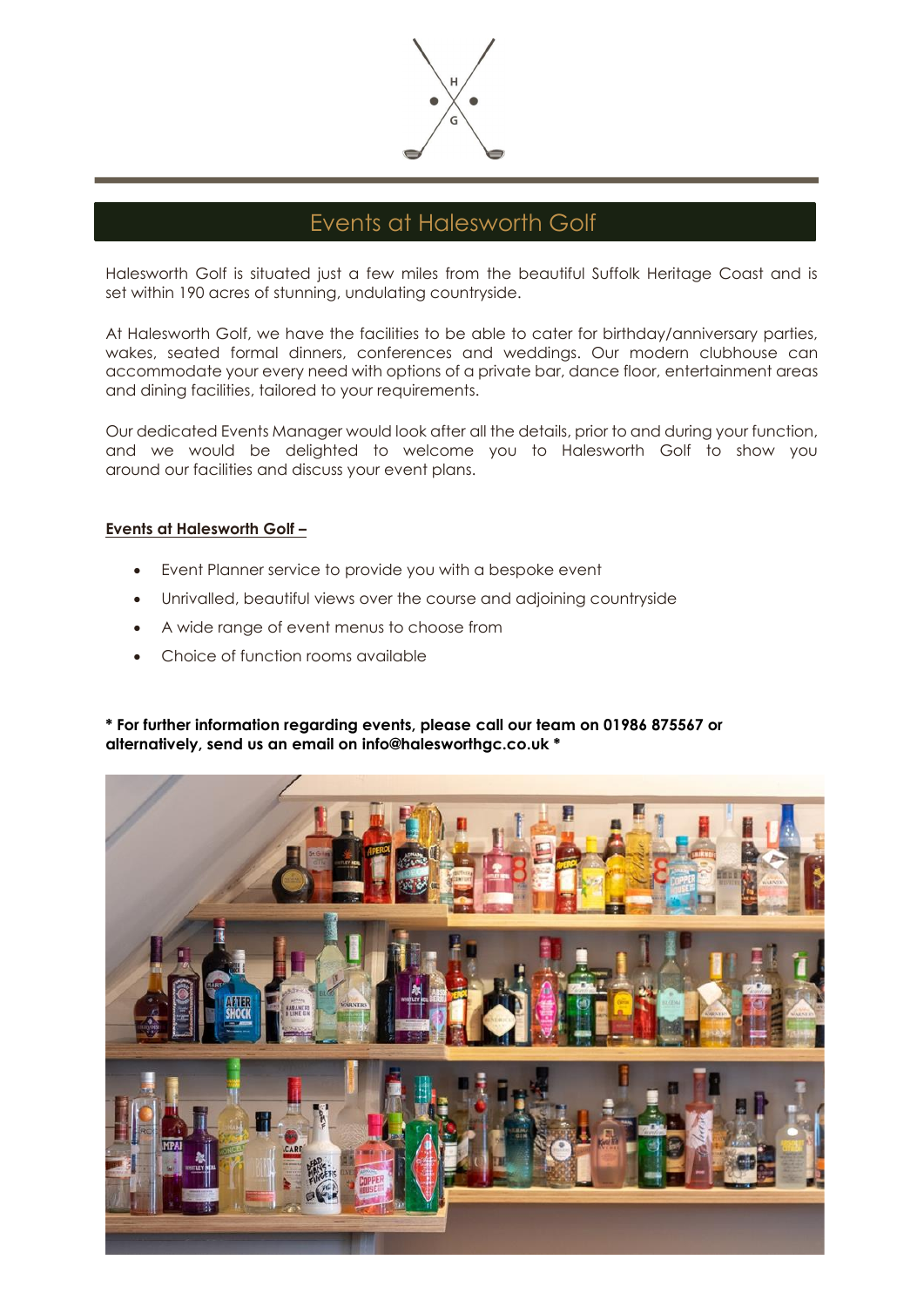

# Function Room Hire

We have two well-equipped options for function room hire:

- Ground Floor Clubhouse Area this can seat up to 100 people for dining or up to 150 people for a party/reception. This has access onto the grass area surrounding the lake and putting green.
- First Floor Function Suite & Terrace this holds up to 80 people for seated dining or up to 120 guests for a reception/party. This has access onto the stunning terrace overlooking the lake and golf courses.

*\* Please note that we do not permit external catering \**



*Room Hires –*

- *Daytime Rates from 200.00*
- *Evening Rates from 500.00*